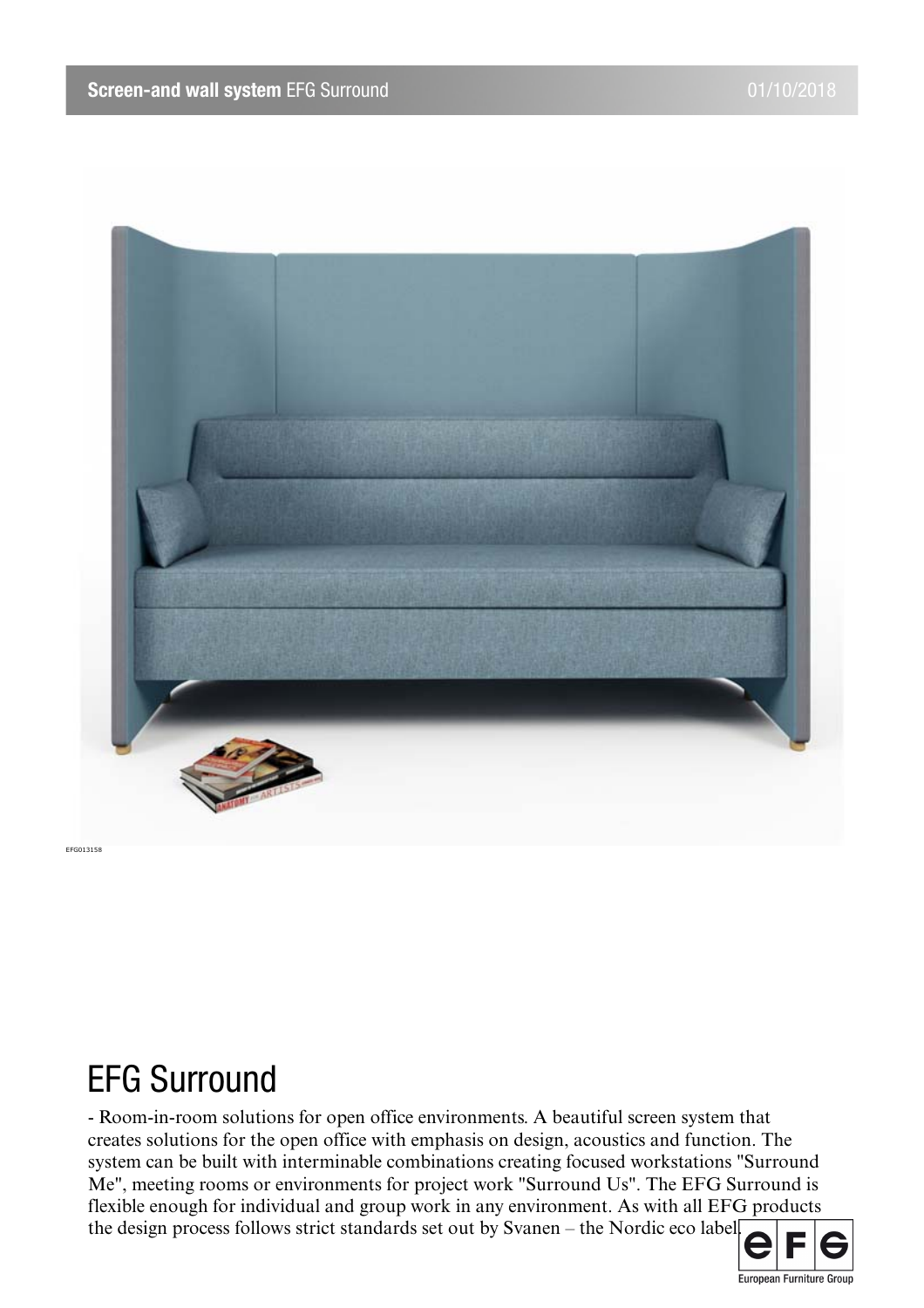## Product info

GENERAL:

• Shielded workplaces and meeting places in different shapes and sizes, available in a variety of fabrics and materials.

• Table tops/writing boards in ash white 2% (A2) or white MFC (MV).

• As standard EFG Surround is delivered with feet in ash white 2% (A2) and white stained ash (AS and AV) is optional.

• Accessories: EFG Add, a collection of smart accessories that create opportunities to give each space a practical, personal and welcoming touch. The assortment includes for example: memo boards, document holders, coat hangers, hooks, magazine holders and much more. Most accessories are hung over the screen edges and can be moved around or carried with you if needed. Learn more about EFG Add in a separate product sheet.

• Guarantee: 5 years liability for defects resulting from faulty design, materials or workmanship.

• Complies with established criteria for furniture eco-labelling. Minor deviations may occur.

• Developed in accordance with the Nordic Ecolabel criteria.

• Surround with writing board tested according to: EN 1023: 1-3. Height category 2-3.

• Surround with sofa tested according to: EN 16139 level 1, EN 1728 and EN 1022.

SURROUND ME, SYMMETRIC:

• Booths prepared for table top (fixed placement in height 720 or 1050 mm) or sofa. With or without roof.

• Article numbers: SURSS720 (for table height 720 mm), SURSS1050 (for table height 1050 mm), SURSS460 (for sofa), SURSS720R, SURSS1050R, SURSS460R (R=roof)

• Sofa with right placed table or writing board. With or without electricity, and with or without lamp.

• The lamp from Ateljé Lyktan is inspired by the 60's classic "Bumling".

• Cable sleeve in two different lenghts (for sit and stand desk heights) as addition. Art. no: SURC720, SURC1050. SURROUND ME, ASYMMETRIC:

• Booths prepared for table top, fixed position in height 720 or 1050 mm.

• Article numbers: SURSR720 (for table height 720 mm, right), SURSR1050 (for table height 1050 mm, right),

SURSL720 (for table height 720 mm, left), SURSL1050 (for table height 1050 mm, left).

• Table tops (right and left). With or without electricity, and with or without lamp.

• The lamp from Ateljé Lyktan is inspired by the 60's classic "Bumling".

• Cable sleeve in two different lenghts (for sit and stand desk heights) as addition. Art. no: SURC720, SURC1050. SURROUND ME, CUBE:

• Booths with straight corners. Available for table width 1000, 1200, 1400, 1600, 1800 and 2000 mm.

• Article numbers: SURB1000, SURB1200, SURB1400, SURB1600, SURB1800, SURB2000.

• Cable sleeve in two different lenghts (for sit and stand desk heights) as addition. Art. no: SURC720, SURC1050. SURROUND US SOFA:

• Booths prepared for sofa. With or without roof.

• Article numbers: SURLS460, SURLS460R (R=roof).

- Sofa 2 seater with table on the right and left. With or without electricity, and with or without lamp.
- The lamp from Ateljé Lyktan is inspired by the 60's classic "Bumling".

• Sofa 3 seater with two pillows. With or without electricity.

SURROUND US MEETING L:

• Meeting room with 4 shelves in ash white  $2\%$  (A2) or white MFC (MV), placed in each corner.

• Article numbers: SURMEETL.

### SURROUND US MEETING S:

• Meeting room with table, incl. 3 power outlets, prepared for two couches. With or without roof.

• Article numbers: SURMEETS, SURMEETSR (R=roof).

• Frame lacquered in dark gray metallic structure (26), black (52), white (53) or chrome (90).

• 2 x 3 seater sofa with two pillows.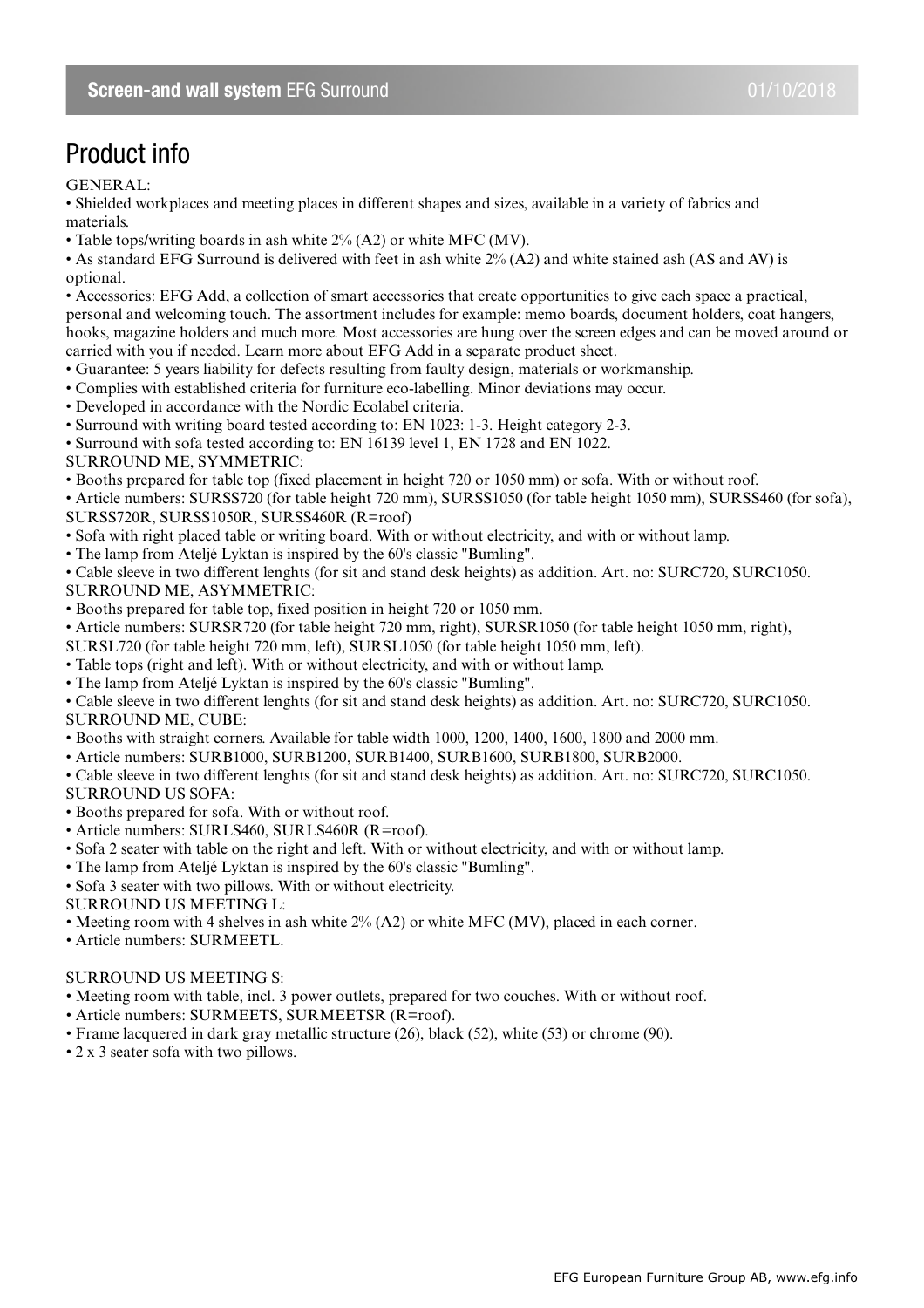### **Screen-and wall system** EFG Surround **12 and 101/10/2018**

EFG013158



EFG012684 EFG012947



Surround Me, Symmetric: 1 seater sofa, writing board and roof, incl. electricity and lamp.



Surround Us, Sofa Surround Me, workplace with electricity and lamp.



Surround Us, Meeting room S. With two 3 seater sofa and table.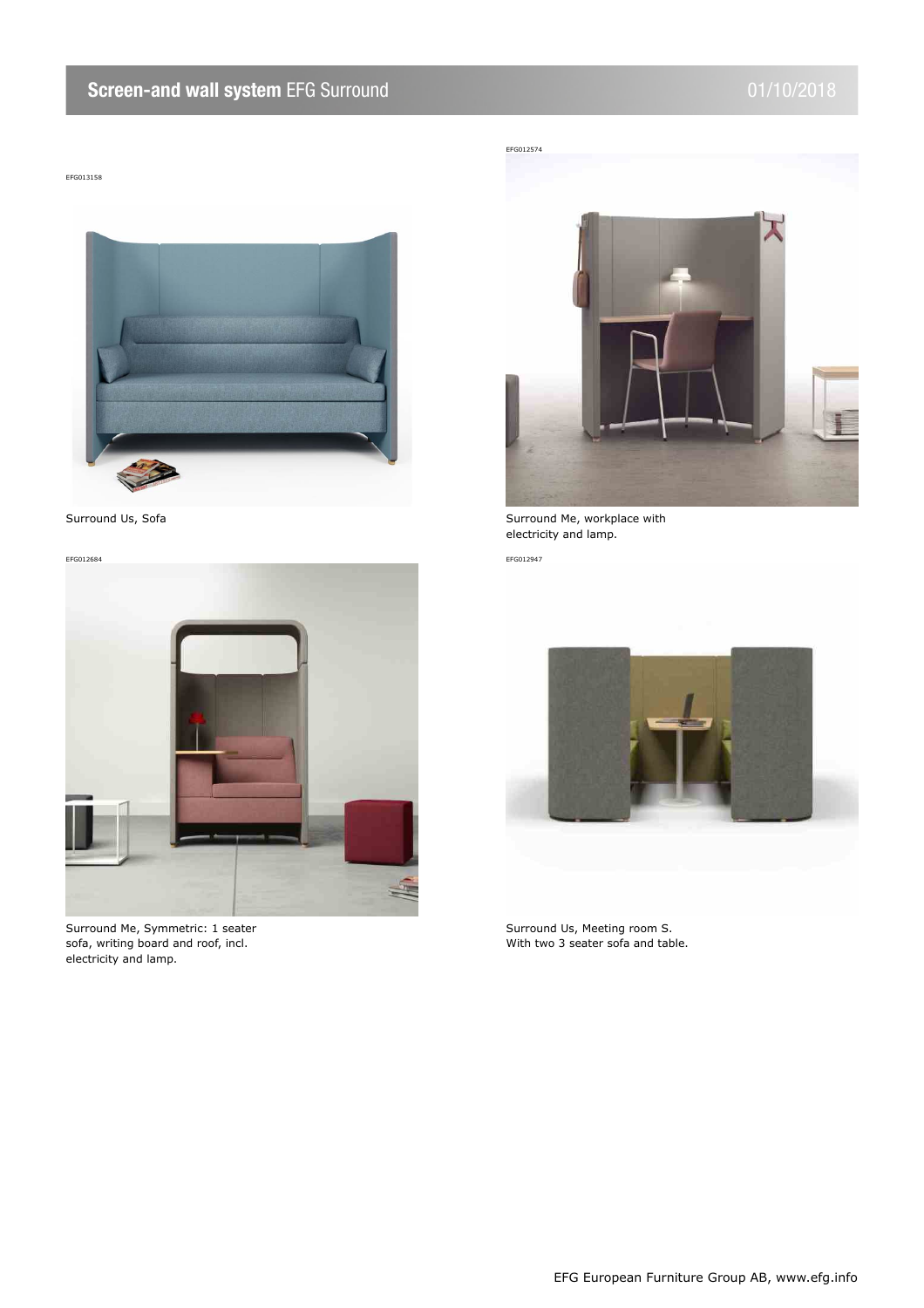### **Screen-and wall system** EFG Surround **120 and 101/10/2018**

EFG012665



Surround Me Symmetric: With table top (height 720 mm), incl. electricity and lamp. With or without roof.

EFG012528 EFG012526



Accessory: EFG Add shelf.  $W = 355$  mm,  $D = 206$  mm,  $H = 949$ mm.



Surround Us, Meeting S och L.



Accessory: EFG Add note board.  $W = 450$  mm, D = 57 mm, H = 654 mm.